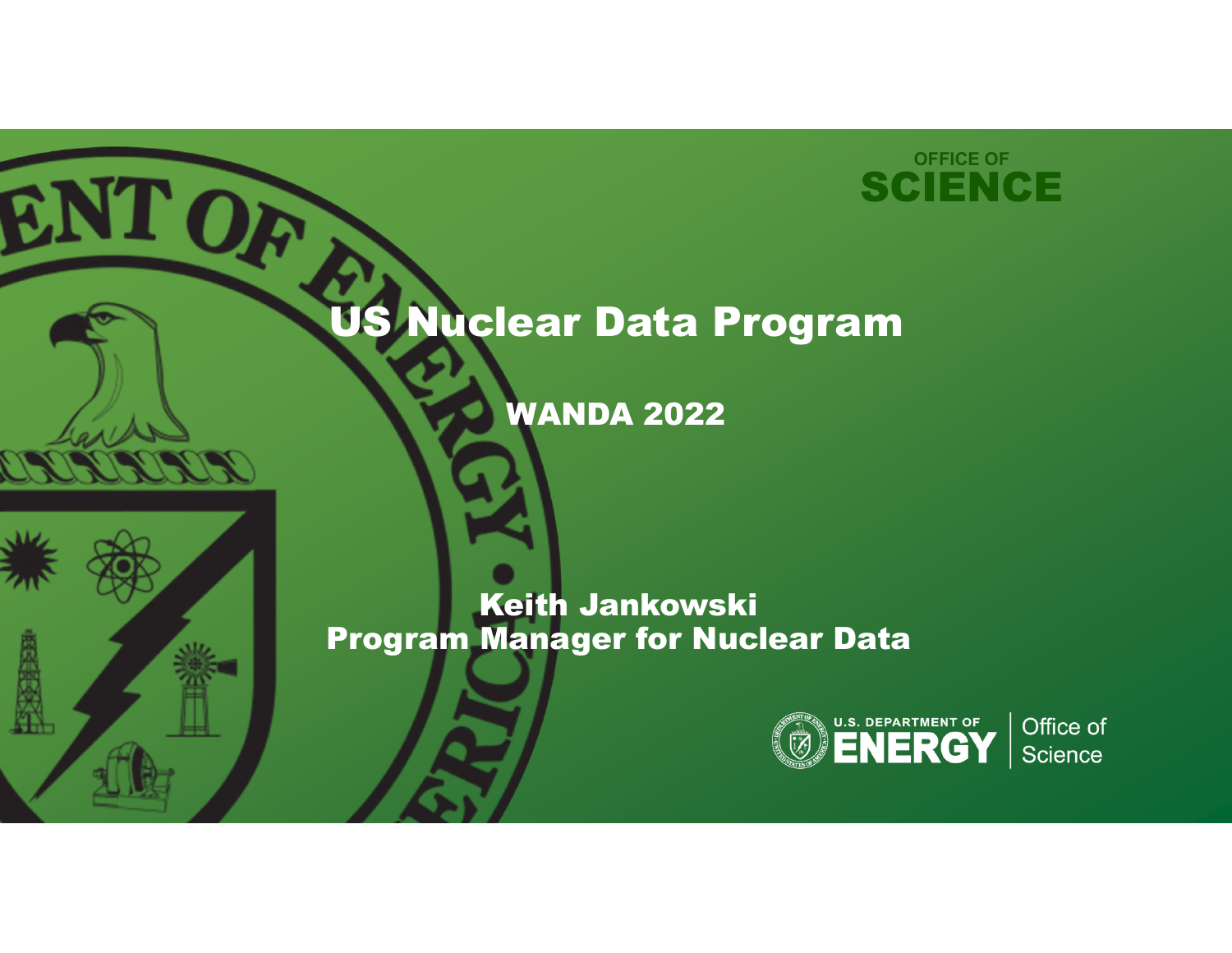# Agenda

- **Nuclear Data in FY21**
- **FOA**
- **Initiatives and Outreach**
- **Nuclear Data in FY22**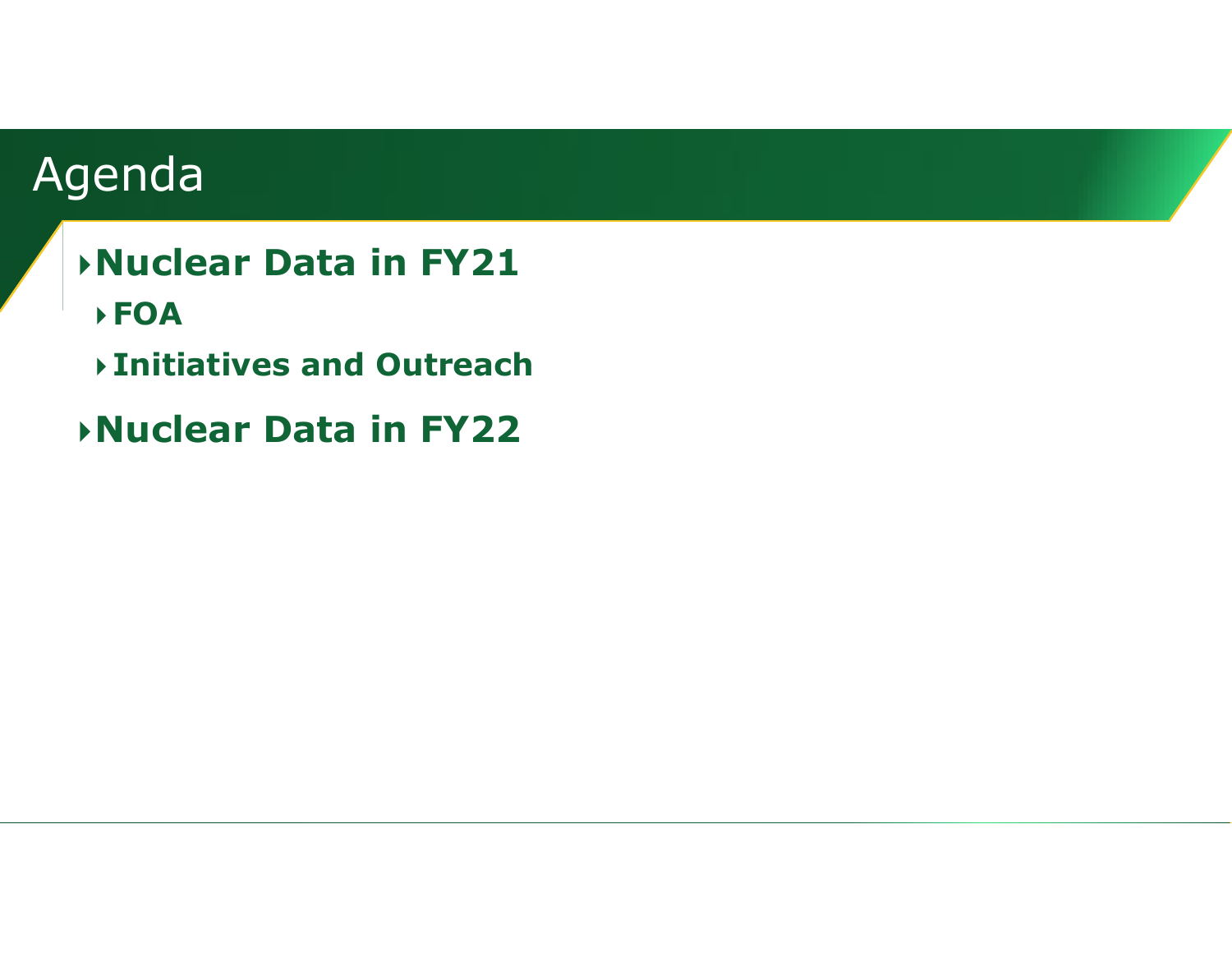### Nuclear Data in FY21 - FOA

- **BLUF:** Tight budget and large response led to much longer timeline
- **Submission stats:** Three topic areas, 79 submissions to NP (~50 projects). 63 reviewers, many of which are new reviewers (and some attending WANDA the first time last year or this year)
- **Selections:** In process
- **Some takeaways:** 1) Large interest in AI/ML methods within the community, 2) Still a need to capture legacy data; 3) Need to streamline process (more on this later…)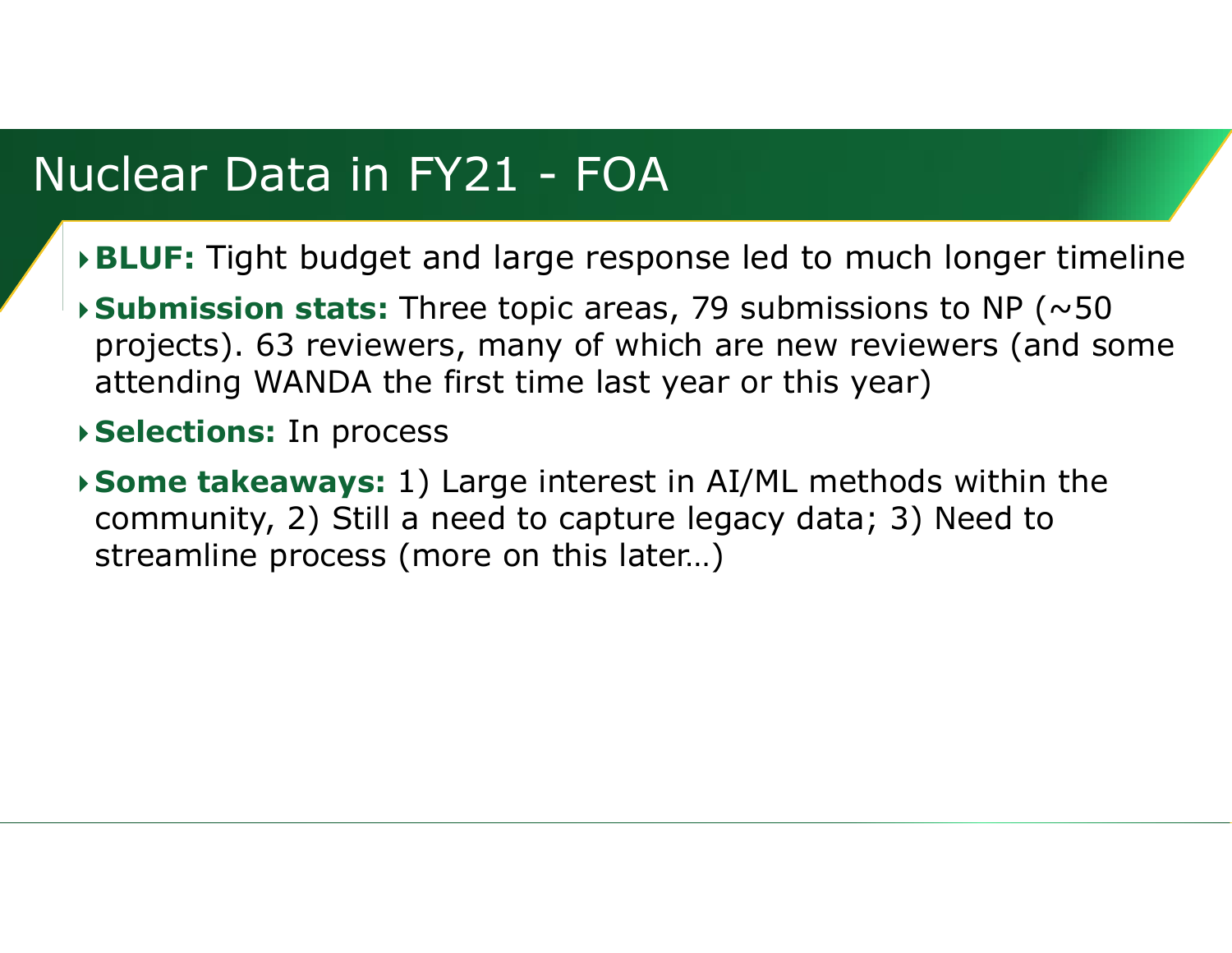## Nuclear Data in FY21 – Initiatives and Outreach

- **Annual site visits to USNDP:** Opportunity for each site to highlight what they've done and what they'd like to do
- **Outreach:** Prior WANDA sessions expressed the likelihood we're missing some areas
	- New interagency partners: NASA, Missile Defense Agency, ARPA-E
		- Areas of interest: higher energy nuclear data for human spaceflight and electronics protection, advanced reactor concepts
	- NP attendance at American Nuclear Society winter meeting
		- Dedicated session for nuclear data (Thanks Shikha Prasad for helping to organize!)
		- Identified other areas of interest include plasma science
	- Discussions with UK on nuclear data outreach to various communities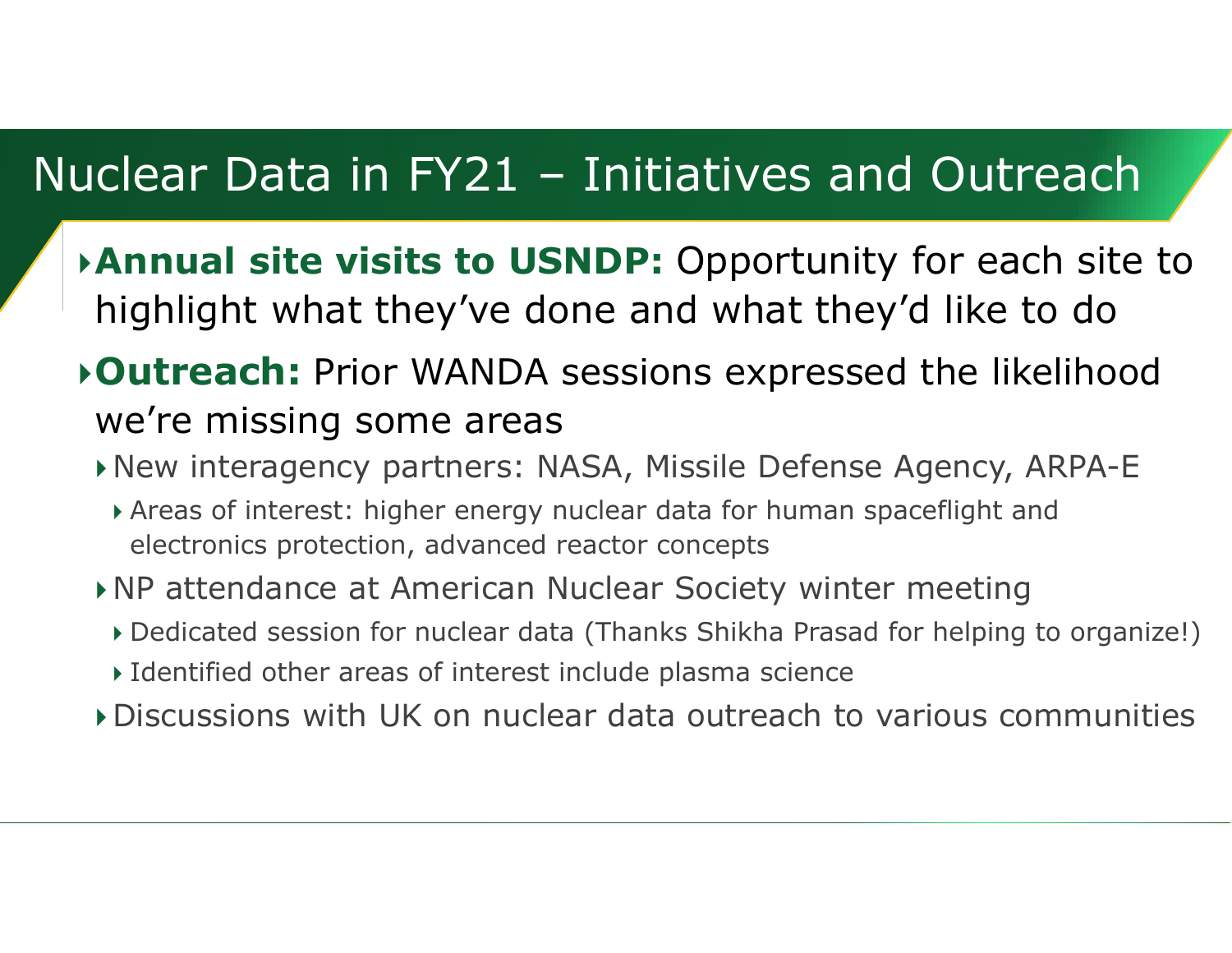# Nuclear Data in FY22

- **FOA:** Working with partners for topics, but may have separate funding opportunities
	- $\blacktriangleright$  More focused topics (NP)
	- Utilize Letters-of-Intent for down-selection
- **Outreach:** Continued efforts to identify federal programs and areas of interest
	- Increased attendance at meetings outside of traditional nuclear science

#### **Initiatives:**

- Nuclear Data Advisory Committee (NDAC) review of USNDP
- Greater interaction in international nuclear data
- Mini-workshop on a topic of interest for the community
- Monthly webinar on nuclear data topics
- $\blacktriangleright$  Rapid response nuclear data